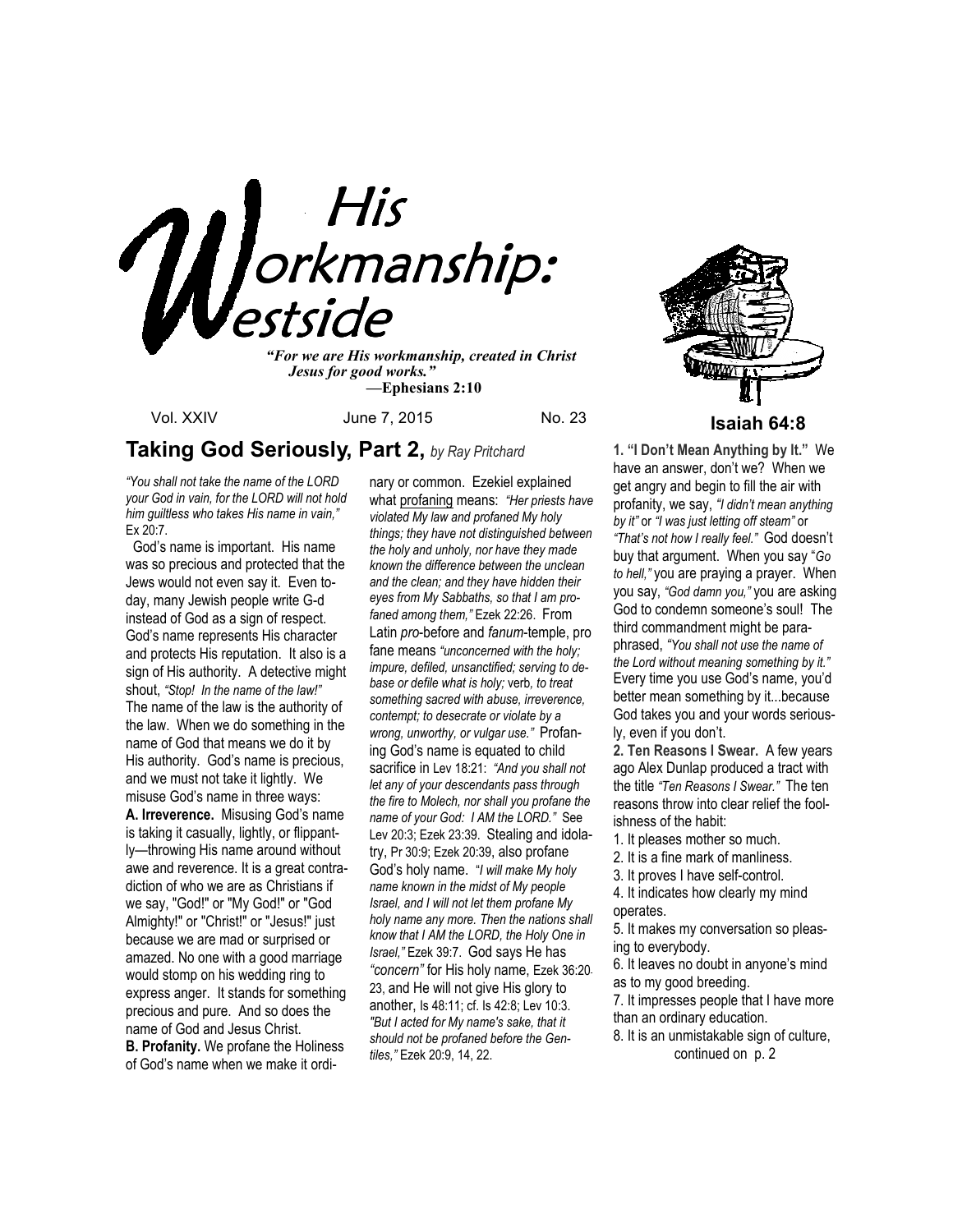#### **"Glory in His holy name; let the hearts of those rejoice who seek the LORD!" —Psalm 105:3**

learning, intelligence, and refinement. 9. It makes me a very desirable personality.

10. It is my way of honoring God, Who said, *"You shall not take the name of the Lord your God in vain."* 

 When we think about Christ coming from heaven to shed His blood for us, how can we dare use His name without thought? When we think about God Who loved us while we were yet sinners and sent His Son to the earth, how can we use His name in anger? **C. Promise-Breaking.** A third way to dishonor God's name is not to keep our word. Many of us would never connect promise-breaking with the third commandment. But consider how flippantly we speak. *"Tell me the truth,"* we say, because we know we don't. *"Be serious,"* we cry, because we aren't. *"No kidding,"* we remark, because we kid. We lack commitment to our own words. —We break our marriage vows.

—We sign contracts we never intend to keep.

—We make appointments and then come 30 minutes late.

—We swear not to tell a soul—and we don't…for about an hour! —We promise to do something for a

friend but then "something else" comes up.

 Why? Because truth doesn't mean very much to us. What does this have to do with *"taking God's name in vain"*? Because God is a God of Truth. Deliberately breaking a promise is profaning the name of God. *"Do not swear falsely by my name and so profane the name of your God,"* Lev 19:12. How can that be? When we make a promise, we are making it in the presence of God! He is here whether we use His name or not! All promises are made in His presence. William Barclay said: *"You cannot possibly keep God out of any transaction, for God is everywhere present, and whether* 

*His name is mentioned or not, He is there present when any promise is given or taken. All promises and pledges are made in the presence of God, just as all places are in the presence of God, and therefore an oath in the name of God is unnecessary, for God is there anyway,"* The Ten Commandments For Today, p. 23. The next time you are about to make a promise, or take a vow, or make an appointment, or sign a contract, or agree to keep a secret, or promise to do something for a friend, ask yourself this question: *"Would I be so quick to agree to this if Jesus were standing beside me listening to the promise I am making?"* Remember, we have to account for every idle word we speak, Mt 12:36; cf. 5:33-37. Don't say it if you don't mean it! Every promise you make—even one you make in jest—is made in the presence of God. **III. Using God's Name Rightly.** Let's briefly consider three ways in which we may use God's name rightly.

**A. Reverent Speech.** The word "reverent" means *"showing honor or respect, esp. profound adoring awed respect;*  from French *re*-again and *vereri*-to fear, it carries the idea of devoted, deferential (humble) honor; reverence presupposes intrinsic merit/worth and the inviolability of the one honored (God) plus a corresponding depth of feeling in the one honoring; revere stresses deference and tenderness of feeling; and venerate implies holding as holy or sacrosanct because of character, association, or age. They are connected to the words worship and adore." God is so far removed from us in His holiness which encompasses His entire character—that we can do no more that revere, venerate, worship, adore Him.

 A man who nearly lost his oldest daughter in a terrible car accident said, *"All my life I've heard that God must be number one, then your family must be second, then everything else comes third. When something like this happens, you suddenly learn how true that is."* God must be first—not only in our lives but also in our hearts and on our lips. **B. Courageous Speech.** A right appreciation of God's name will give us courage in the moment of crisis. Do you remember what David said when he faced Goliath? *"You come against me with sword and spear and javelin, but I come against you in the name of the Lord Almighty, the God of the armies of Israel, Whom you have defied,"* 1 Sam 17:45. Goliath must have laughed when he heard this brash teenager spouting nonsense about the name of the Lord Almighty. Hadn't the Israelites fled in fear for 39 straight days? Hadn't they been afraid to come out and fight? Now here comes this snot-nosed little runt of a pimply-faced kid talking trash to the mighty Goliath. What a joke! But before the day was over, Goliath discovered the joke was on him. David found a stone, put it in the slingshot, wound up, and let it go. Before Goliath knew what hit him, he fell to the ground —stoned out of his mind. It wasn't the stone that made the difference. It was the God of David Who was faithful and the courage of David to go into battle *"in the name of the Lord."* 

 A soldier in the army of Alexander the Great deserted his post in battle. When asked his name, the quaking soldier replied, *"Alexander, my lord."* On hearing this, Alexander the Great said, *"You have three choices. Fight, get out of the army, or change your name."* We bear the name of the Lord. His reputation in the world rests on us. We honor that name and increase His reputation when we speak up for Him before others. If we're not going to get into the battle for God, then we ought to get out of the army or change our name!

**C. Affirming Speech**. *"It takes no size to criticize,"* is a good slogan when we're tempted to take cheap shots at other people. The world is filled with critics where are the affirmers? On every continued on p. 3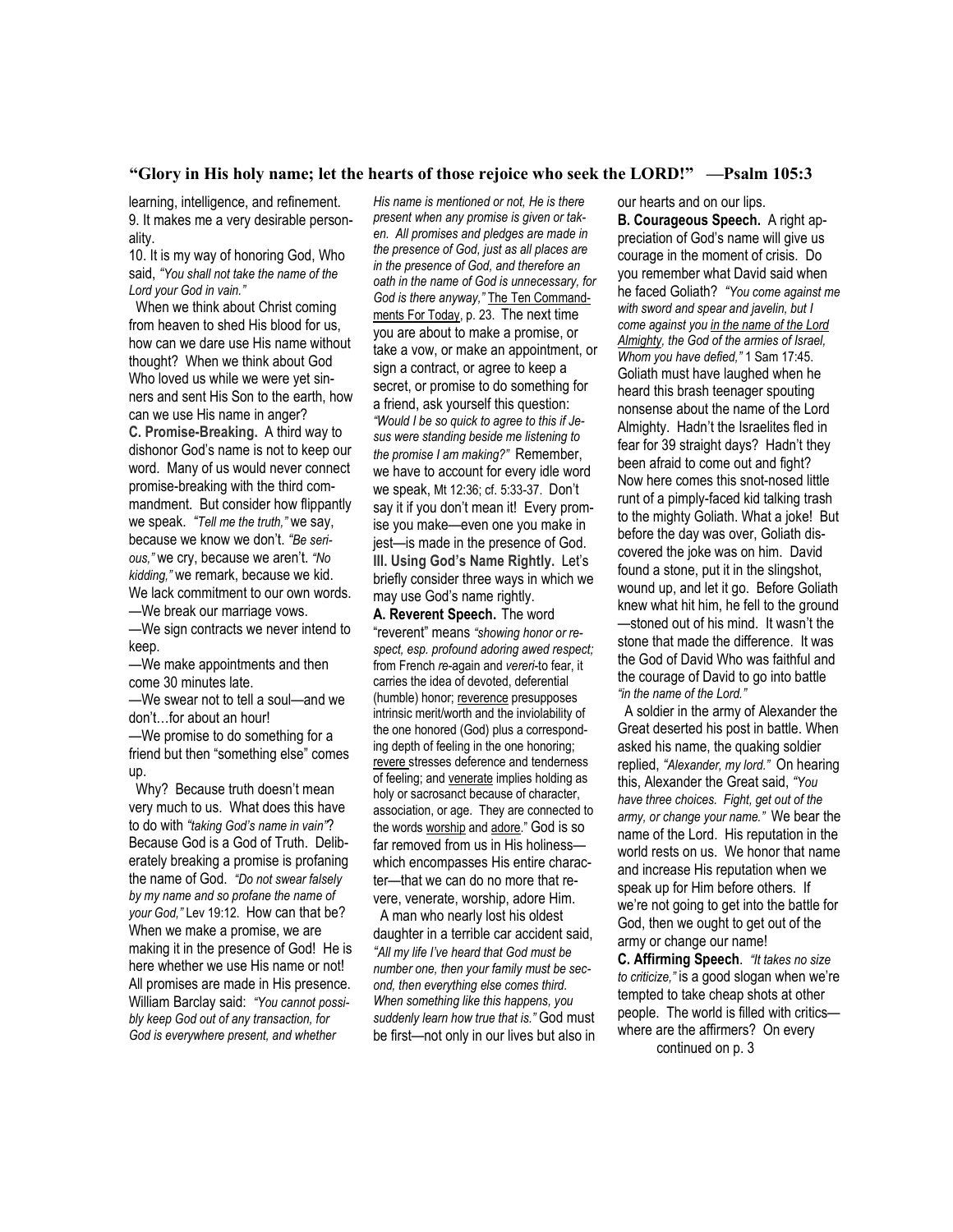

**in 2015** "Create in me a clean heart, O God, and renew a stea*d*fast spirit within me." —Ps 51:10

**Take God Seriously***, from p. 2*  hand we have self-appointed "truthtellers" whose calling in life seems to be finding what's wrong with everyone else. If you listen to them long enough they'll soon begin sniping at others. But there is a better way. Rotary Clubs use the Four-Way Test questions to ask when tempted to say something unkind.

1. Is it the truth?

2. Is it fair to all concerned?

3. Will it build goodwill and better friendships?

4. Will it be beneficial to all concerned?

Pretty simple, isn't it? What a difference it would make if we applied those four questions this week! *"The tongue has the power of life and death,"* Pr 18:21. Every time we open our mouths either life or death comes out. What's been coming out of my mouth this week life or death? Some people can't keep friends because they speak death into every relationship. They are so critical and petty that they kill every friendship they have. It's true for many marriages. They die because we kill them with our unkind words. It's true where we work. We destroy team spirit through backbiting, gossip, slander, and lying. It's true in our homes. Some families fall apart because the parents kill their children with harsh words.

—Death in our lips!

—A corpse in our mouth! —The stench of the grave in our words!

# Discipleship Here At Home

 But the other side is also true. We may give life by the things we say. —Positive words!

- —Hopeful comments!
- —Life-giving affirmations!
- —Kind expressions!

Here is the bottom line: When we affirm others, God affirms them through us, and His name is honored. David said God *"inhabits the praises"* of His people, Ps 22:3 [God is *"enthroned in/on (or seated among) the praises of"* His people; He *"dwells amid their praises*." Or as someone said, *"God becomes believable as we become lovable."* 

**The Affirmation Project.** Here's a three-step project that could make a big difference in your life this week.

#### **Step # 1: Affirm God's goodness every day this week.**

### **Step # 2: Affirm your loved ones every day this week.**

#### **Step # 3: Affirm one new person every day this week.**

How do you affirm someone? Write him an encouraging note. Send her a gift anonymously. Give her a hug. Call him on the phone. Tell him, "I love you." Congratulate him on his latest achievement. Pass along some good news. Give her a pat on the back. Take him out to lunch. Smile when you see her. Forgive him without being asked. Pray a special prayer for her. Send him an *"I was thinking about you"* card. Treat her to a banana split. Stop and say hello. Laugh at his dumb jokes. Tell her, *"God loves you, and so do I."* Practice Col 4:6.

 Does this seem far removed from the third commandment? It shouldn't. The third commandment is concerned with the things we say and do.

—Take God seriously!

—Take people seriously! It's simple, and profound, and wonderfully relevant to us. This commandment will never go out of style, because it challenges us to think before we speak and to mean every word we say.

**Psalm 133:1 Randy** and **Cheryl Reames**, who need comfort **PRAY FOR healing, protection, help** \* **Marie Sangellino**—thyroid cancer; surgery TBA **Rod Green**—confined at home, staph infection; needs meals sent to his home here \* **Ed Fink**—prostate cancer; treatment for brain tumors \* **Matt Reames**'s fiancée, **Brooke Hedlum**—recent funeral for daughter **Brylee** ; cards to 1463 Madison Ridge Hts, Unit C, CO Springs 80904 Pray for \* **Kory Tope**'s coworker's brother, **John Jacoby** shot to death while riding his bike; pray for the family's comfort, peace, and understanding and for justice in finding the murderer

\***Judy Sartin**'s uncle **Ernie Ek**—stroke last week; age 92 in CA, fight pilot in WWII; Judy's friend in Houston, **Barbara Batura**—stage 2 cancer \***Kaylee Chavez**—age 10, cancer; improving, MRI clear; treatment continues

\***Pat Wilkes**—surgery recovery for torn shoulder tendon/rotator cuff

\***Bill Dennis**—home following rehab on infected knee drainage; pseudo-gout

\* **Sandra Perry**—possible kidney failure, may need dialysis or transplant; heart valve issues recently diagnosed; neuropathy from diabetes **Sylvia Chapman, Brett**'s grandmother third stage pancreatic cancer; chemo

-**Brittany Tope**'s mother---breast cancer; broken ribs healed; doing better

grandmother—on dialysis

\***Kim Howell**'s niece **Tonya Robison**—delivered 32-week, 2 lb, 5 oz **Malachi Taylor Robison**  several wks ago; in NICU in Louisville, KY

#### **CHRONIC CONDITIONS**

**Logan Corray; Addison Tope; Christian Harrod; Rocco Jr.; Pat Wilkes**—asthma **Autumn Hadders—**epilepsy; celiac disease; her medication is being changed over the next few months, so she is home in early evenings with one of her parents

**Jonathan Hadders**—RA

**Kirk Johnson—**MS

**Menards—**aging; **Lloyd**, diabetes, weak; **Virginia,** macular degeneration; high bp **Cheryl Reames**—diverticulitis; fibromyalgia **Judy Sartin**—rotator cuff injury; spinal stenosis; **Lynda Szymanski**—COPD, lung weakness *+#+#+#+#+#+#+*

*Travel* Meredith Walker is in MN visiting family. The **Gintchins** are out of town until Aug. The **Howells** are visiting in OH, KY, and TN.

**Vacation Bible School** June 8-11, 9-11:15 am, ages 2 to 11. **DANIEL's Courage in Captivity!**  Explore how God is with us, just like He was with Daniel and his friends in a land far away from home. *God is with us wherever we go!*